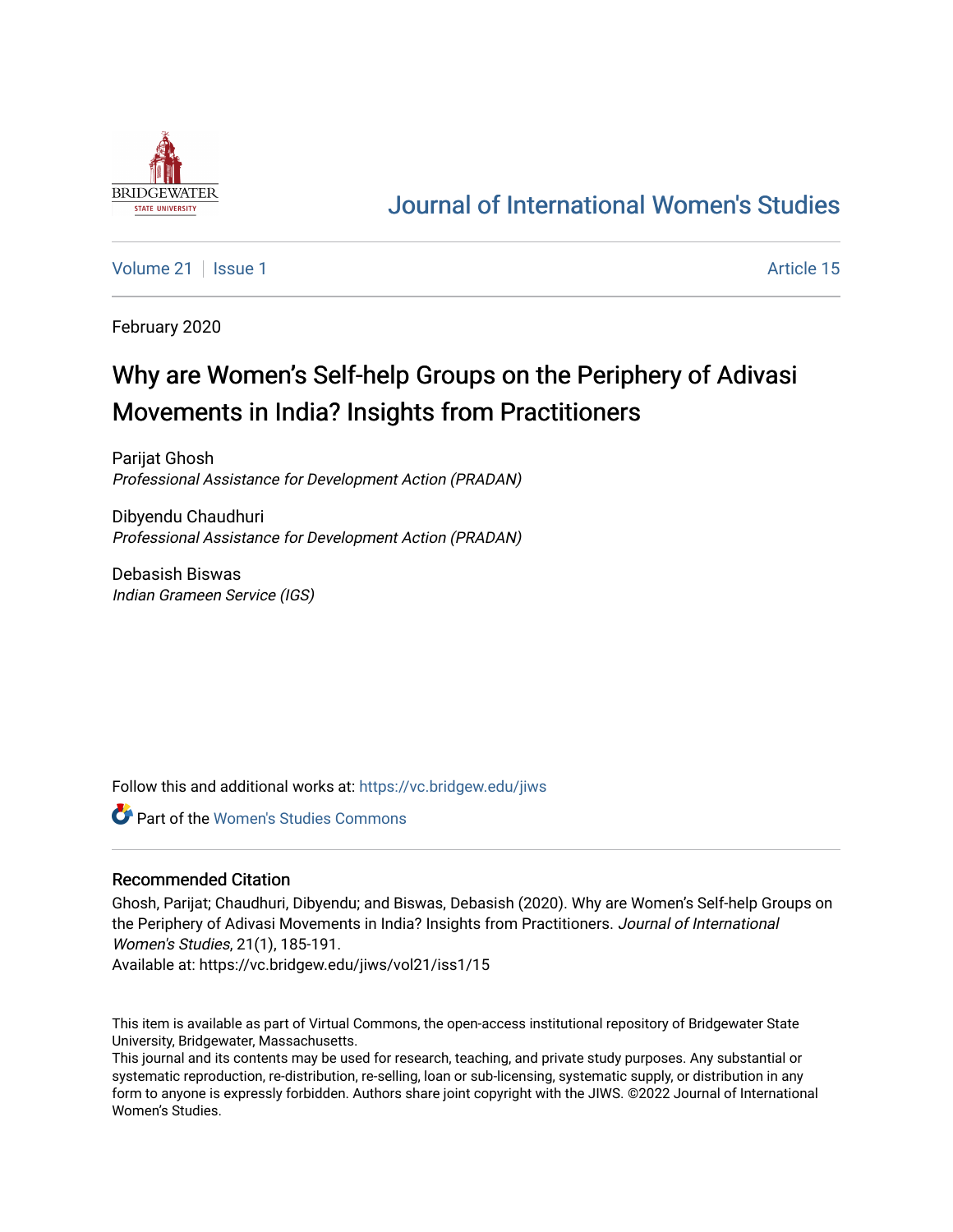#### Ghosh et al.: Women's Self-help Groups and Adivasi Movements in India

This journal and its contents may be used for research, teaching and private study purposes. Any substantial or systematic reproduction, re-distribution, re-selling, loan or sub-licensing, systematic supply or distribution in any form to anyone is expressly forbidden. ©2020 Journal of International Women's Studies.

#### **Why are women's self-help groups on the periphery of** *Adivasi* **movements in India? Insights from practitioners**

By Parijat Ghosh<sup>[1](#page-1-0)</sup>, Dibyendu Chaudhuri<sup>[2](#page-1-1)</sup>, Debasish Biswas<sup>[3](#page-1-2)</sup>

#### **Abstract**

'Adivasi' is an identity of protest against the oppressive practices of displacement and dispossession faced by tribal communities across India. As the social and political scenario of the vast Central Indian Plateau (CIP), the homeland of many such communities, is shaped by the social dynamics of oppression and resistance, any social or political organisation working in this region for justice and equity has to not only understand this adivasi consciousness of resistance against the concentration of capital and accumulation of surplus through a process of dispossession but also evolve their strategy in the context of adivasi consciousness. The authors have many years of experience of working with women's group in the CIP. In this reflective piece they critique their own action as failing to assimilate the important socio-political dynamics of the adivasi consciousness. As a result the women's groups promoted by them have remained peripheral in the struggle against dispossession. Non-inclusion of women in traditionally male dominated forums in adivasi society is a hindering factor for the women to take leading part in the adivasi movements. The authors conclude that it is important to work with both men and women to fight against dispossession which will also change the culture of male dominated committees within the Adivasi society.

*Keywords*: women's self-help groups; male dominated forums, Adivasi movement, dispossession, microfinance, women in India

#### **Introduction**

It was the spring of 2015. We were sitting with two young men from Dhanardih village of Kashipur block in Purulia district of West Bengal, India. They had come to meet us at Adra, almost 20 km away from their village, to discuss the villagers' protest against the setting up of a stone

<span id="page-1-0"></span><sup>&</sup>lt;sup>1</sup> Parijat Ghosh, an engineer turned development practitioner, has more than 15 years of experience in working with marginalised people in Central Indian Plateau. Her work involved mobilising women in small groups to help them take up livelihood activities. She also has anchored early training programmes and organizational development processes for Professional Assistance for Development Action (PRADAN), a non-Profit organisation in India. Currently she is working with the Research and Advocacy team in PRADAN. 2 Dibyendu Chaudhuri is currently working in Research & Advocacy unit of Professional Assistance for

<span id="page-1-1"></span>Development Action (PRADAN), a non-profit organisation in India. A Geologist by education, Dibyendu has spent more than 22 years in mobilising people from indigenous communities in central Indian plateau and helped them in strengthening their livelihoods. He specialises in Human Resource Development, Monitoring-Evaluation-Learning, Integrated Natural Resource Management and Micro-finance.

<span id="page-1-2"></span><sup>3</sup> Debasish Biswas is currently working in Indian Grameen Service (IGS), a non-profit organisation in India. With a master's degree in Social Work, Debasish has worked with indigenous communities, especially women, in central Indian plateau for strengthening their livelihoods. He specialises in Micro-finance and Natural Resource Management.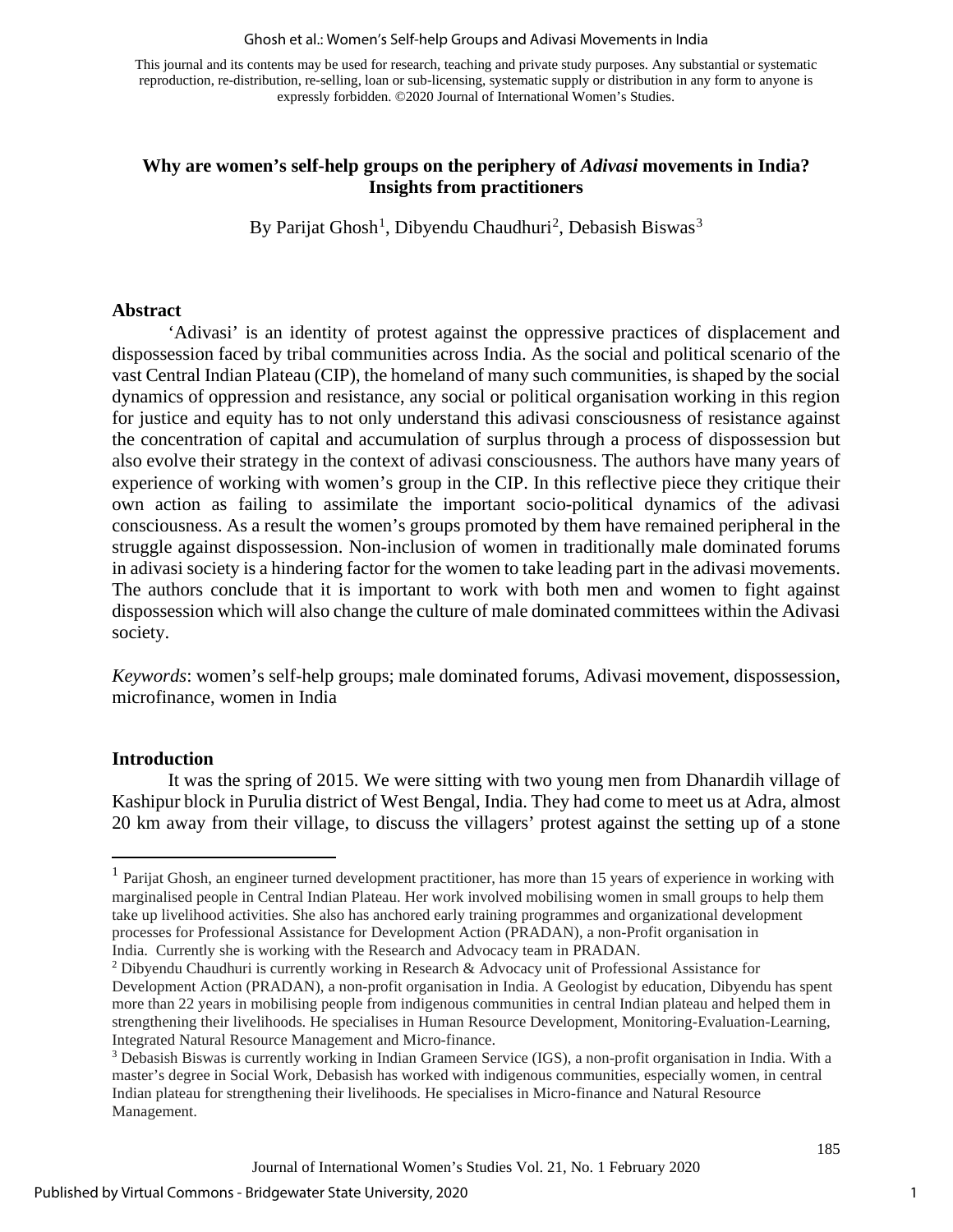quarry in their village. They had come to us as we worked in their village on behalf of a national level NGO and promoted 5 Self Help Groups  $(SHG)^4$  $(SHG)^4$  there. They wanted to discuss future strategy. We suggested involving the women SHGs in the movement so that it gained more momentum and they liked the idea.

While discussing about this brief interaction among ourselves, it triggered some uncomfortable but important questions in our mind. Our organisation talks about social change and conceptualises SHGs as the change agent. There are five SHGs in Dhanardih village. Why then was the movement not initiated in the SHG space? Why, until then, were the SHGs not even involved in the movement? To what extent does this have to do with our approach to SHG promotion?

#### **Adivasi—identity based on long struggle against dispossession**

The terms Tribe, Scheduled Tribe (ST) or Adivasi are used interchangeably to refer to social groups that may not have originally been part of the caste system and may have got co-opted later (Ministry of Tribal Affairs, Government of India, 2014). The British colonisers' experience of Africa and America made them think about these groups as kinship based groups with primitive traits and in a stage of evolution. In articles 366(25) and 342 of the Constitution of India, a Scheduled Tribe (ST) is defined as a social group with primitive traits, distinctive culture, geographic isolation, shyness of contact and general backwardness. This characterisation reflects the colonial mindset in which *development* is seen as an evolutionary process in which tribes are backward, and have primitive traits.

Most of these tribes were dependent on both agriculture and the forest. In the era of development (Escobar, 1995), in the post- independence period in India, they have been displaced for the sake of building large dams and exploitation of mineral reserves. The popular discourse of the dominant classes and state about the tribes as backward, primitive, criminal, etc legitimised their dispossession for the development projects of the state and the raw material exploitation by the big industries with direct support from the state.

In response to this oppressive discourse, tribes started claiming that they were the original inhabitants—'adivasi'— of the region (Prasad, 2016). This adivasi identity contains two different political ideas. The first one is that the Adivasis are original inhabitants of the places where they now live, so they are not only dependent on the resources but have a historical right to their original homeland. This claim of originality may not be based on historical or anthropological evidence, but comes from a strong sense of resistance against the oppression they have faced over the last 2000 years which intensified during and after the colonial period. The second form of the Adivasi political identity is based on the idea that tribal culture is superior because it is more egalitarian and ecologically sustainable as compared to modernity or capitalism. The working class movement of the tribes against land grabbing capitalists at Niyamgiri or the political mobilisation by Shankar Guha Niyogi in mines area of Chhattisgarh (India) were of the first kind, whereas there has been mobilisation, especially in Jharkhand and Chhattisgarh, led by elite tribal leaders with the ideological base of cultural superiority. This, however, is limited to questioning capitalist modernity rather than its structure which is responsible for dispossession and marginalisation of the adivasis, and, as a consequence, has ultimately become part of the political forces represented by big industrialists (ibid).

<span id="page-2-0"></span><sup>4</sup> SHG is a small group of 10-12 women who meets weekly around thrift and credit activities.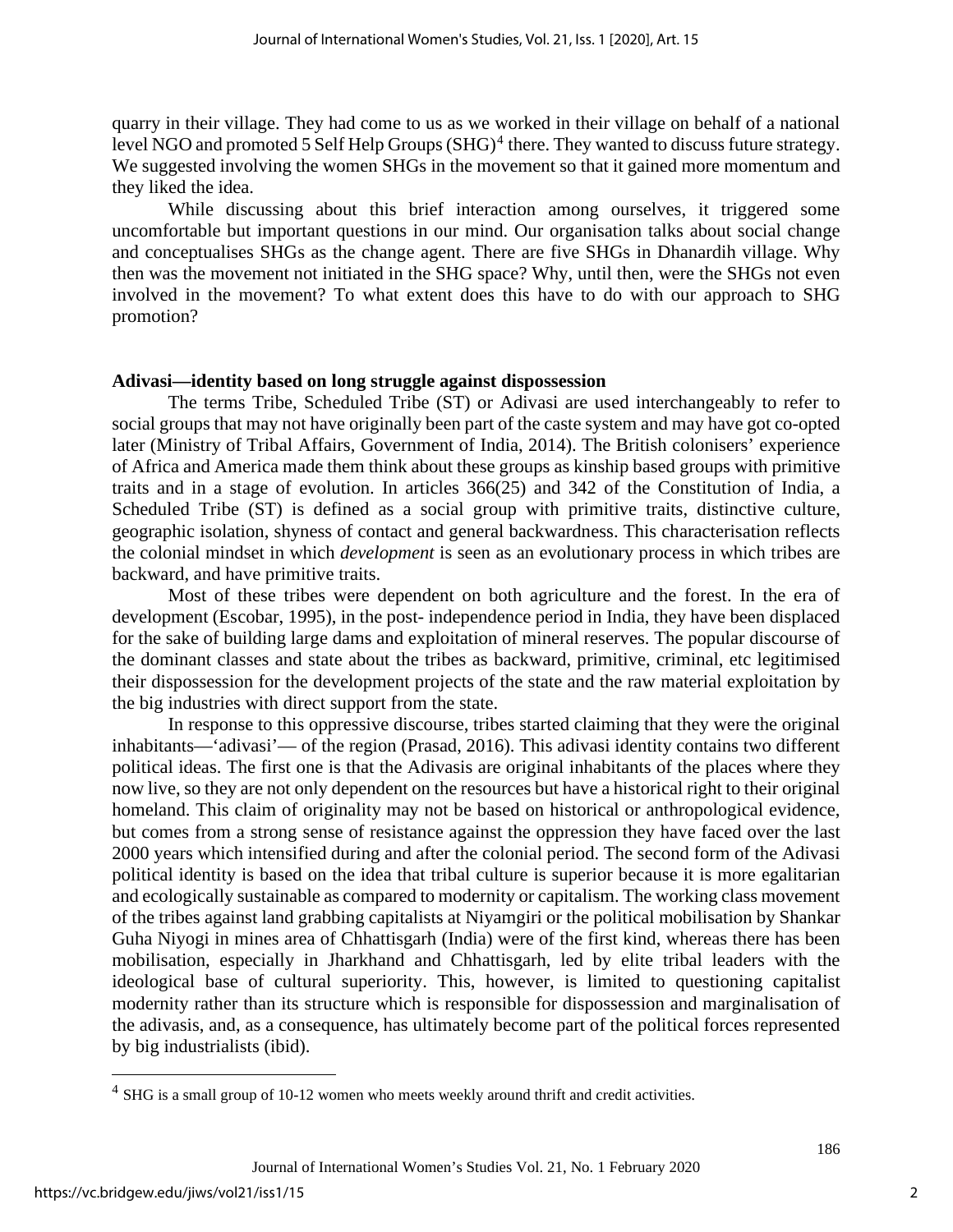#### **Background of Santhals in the Purulia district, West Bengal, India**

Purulia district is situated at the eastern- most part of the Central Indian Plateau (CIP) and is not an exception to the above scenario. Apart from coal mines, granites are quarried and used as building materials. There are other precious minerals such sillimanites (Kyanite), copper, crystalline limestone, etc. Either state or industries backed by the state extract those minerals. Stones and minerals are mostly available in places such as small hillocks or highlands. These are common lands according to the adivasis and used as grazing-land, places of worship, source of fuel etc. However, official records may claim that those lands belong to the state. With the increasing demand for these stones and minerals, more and more quarries are getting set up and adivasis are losing access to those lands.

The Santhals are the major tribe in Purulia. There is a *Manjhi Baisi* (traditional village council) in every Santhal village of Purulia of which all adult males are members. The *Kuli Dupurup* (general body meeting of the *Manjhi Bais)* plans their festivals, fixes dates for the festivals and resolves social conflicts in the village. There is an associative tier of this committee at block level too. Discussion of festivals and conflicts, both internal and with the external world, exposes committee members to Adivasi consciousness. The movements against the outside oppressive forces are led by the leaders of these committees. However, because women are not part of these committees, they are not traditionally part of the discussion around conflict.

#### **Our NGO's strategy of mobilizing women into SHGs**

Our organisation works mostly in this tribal heartland, in the CIP. The employees mobilise women from the village into small Self Help Groups (SHGs) around a very tangible activity of pooling small savings and credit, which is an everyday need for poor families. It is also expected that these groups will provide an enabling and supportive environment in which women from marginalized communities will be able to change their situation. We help SHGs to plan around livelihood activities and implement those plans. We also work on issues related to gender and governance, through imparting training and facilitating discussions in the SHGs on gender and governance. More specifically our interventions are supposed to help women to know about their rights and entitlements, how to access them, whom to hold accountable, and how to become involved in local governance.

We started working in Kashipur block of Purulia in the year 2000. Since then, around 400 SHGs have been promoted by us in this area. In Dhanardih village five SHGs were formed in the year 2001; one of us was involved in the SHG formation. In the last 15 years, these SHGs have taken up activities around enhancing productivity of food, cultivation of vegetables for cash income and soil and moisture conservation. They also participated in training on gender issues.

It is expected that through our intervention the women will not only work on the livelihoods but will raise their voices against oppressive practices in the family and in society. The women in the SHGs, to some extent, have been able to raise their voice against discriminatory practices in the family, but they, so far, failed to launch any significant protest against the outside forces responsible for the marginalisation of adivasis. Our intervention on gender does not integrate the historical oppressions of adivasis by the ruling caste and class. As a result SHG has never been the space for raising adivasi consciousness. So, on the one hand, non-inclusion of women in the *Manjhi*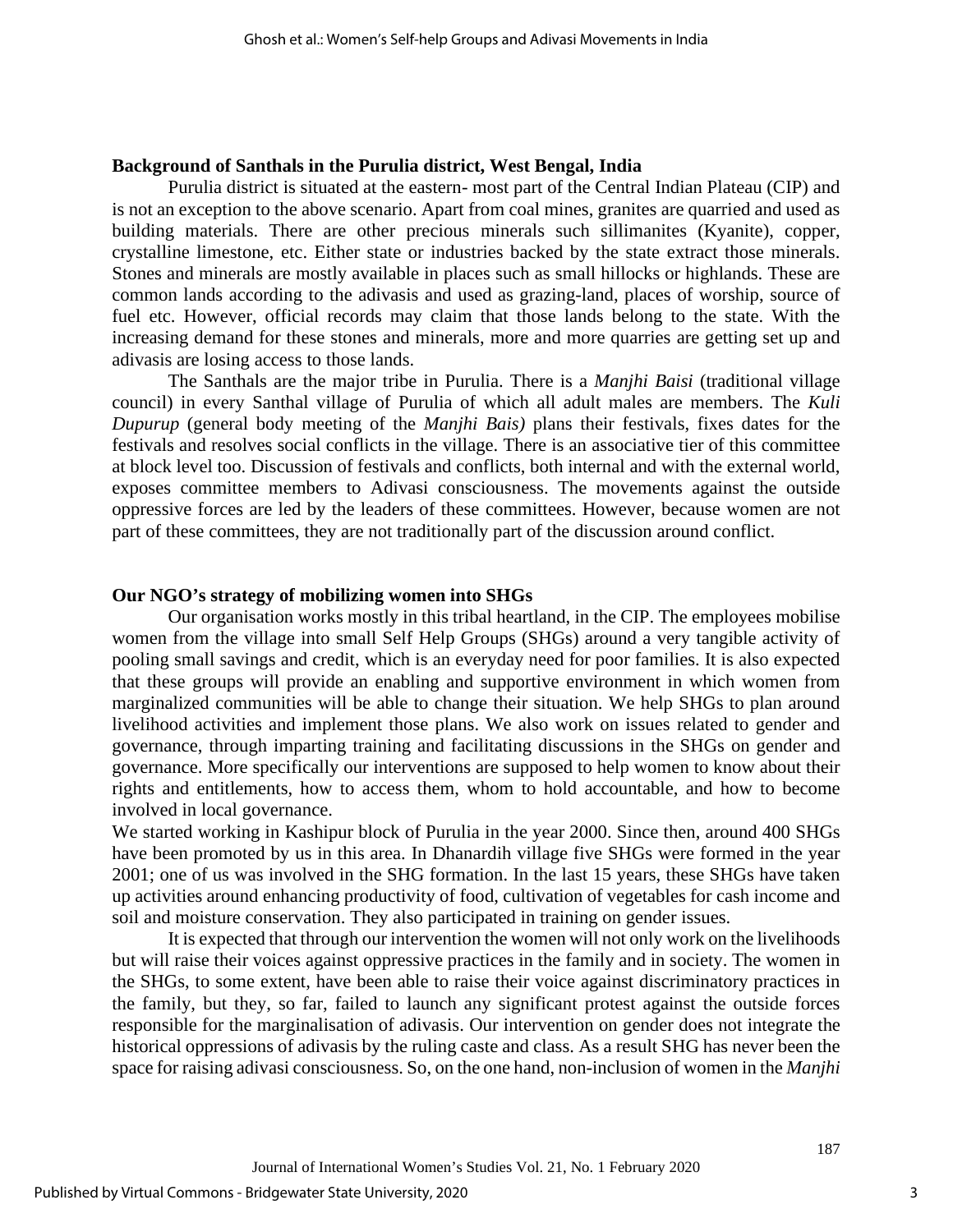*Baisi*, and on the other hand the SHG space remaining silent about the adivasi issues, kept women at the periphery of any adivasi movement.

#### **Dhanardih movement**

Dhanardih is one of the hamlets of Palsara village in Kashipur and is around 60 km away from the district headquarter of Purulia. The village is comprised of 60 Santhal households. Dhanardih is surrounded by two hillocks, about 700-800 feet high, on its eastern and western sides. Both the hillocks are made of granite. The villagers have planted trees on both hills. They consider these hillocks as places of worship. They used to collect fuel wood from the hillocks and use them as grazing land for their animals.

In 2015 a stone crusher company got permission from the Government to set up a stonechips plant in the area as well as a stone quarry in one of the hillocks of Dhanardih village. When the villagers got the news and comprehended that the hills they had been maintaining for years would completely vanish within a few years, they started discussing it in the *Manjhi Baisi*. Some of the leaders also met me several times during the movement to discuss issues. The villagers wrote several letters to the concerned department to stop the process, but that didn't yield any result. The movement leaders mobilised all the people of Dhanardih and also conducted meetings in the adjacent villages to spread the message that a fight had begun against the proposal of destroying the hillocks of an Adivasi village. In the campaign they talked about their rights as adivasis around control over natural resources. This movement was covered by several newspapers such as *Anandabazar Patrika*, *Purulia Darpan*, etc. The Chief Minister of West Bengal also heard about the movement and called the leaders to her office for a discussion. A three member delegation, one of whom was an SHG member, met the Chief Minister and explained why they opposed destruction of the hillock. They explained that they worshiped nature, they were dependent on it and at the same time they had historical rights as Adivasis to the hillocks. The Chief Minister promised to stop the project and also promised that unless and until the village people wanted, no activity would be taken up in the area for stone-chip production.

#### **Peripheral role of SHG in this movement**

The movement against dispossession of the hillocks is an example of a successful movement. But, when seen from the perspective of women's participation and leadership, or the role of SHGs in the movement, a different picture comes up. Though the SHGs are conceived as a mobilisation for social change, they actually did not initiate the movement. The movement was initiated by the *Manjhi Baisi,* and the leaders of that committee, with their adivasi consciousness, mobilised all the villagers including SHG women and people from other neighbouring villages. On the other hand, the SHG spaces mobilised through our intervention remained uninvolved until they were invited to join the movement by the movement leaders. Rather than becoming the agent of change these SHGs were merely drawn into the movement.

### **Conclusion**

Non-inclusion in *Manjhi Baisi* is a hindering factor for the women to take leading part in the movements. It is unlikely that *Manjhi Baisi,* which has been traditionally a space for men, will provide equal space to *Adivasi* women in near future. It is possible through our intervention in the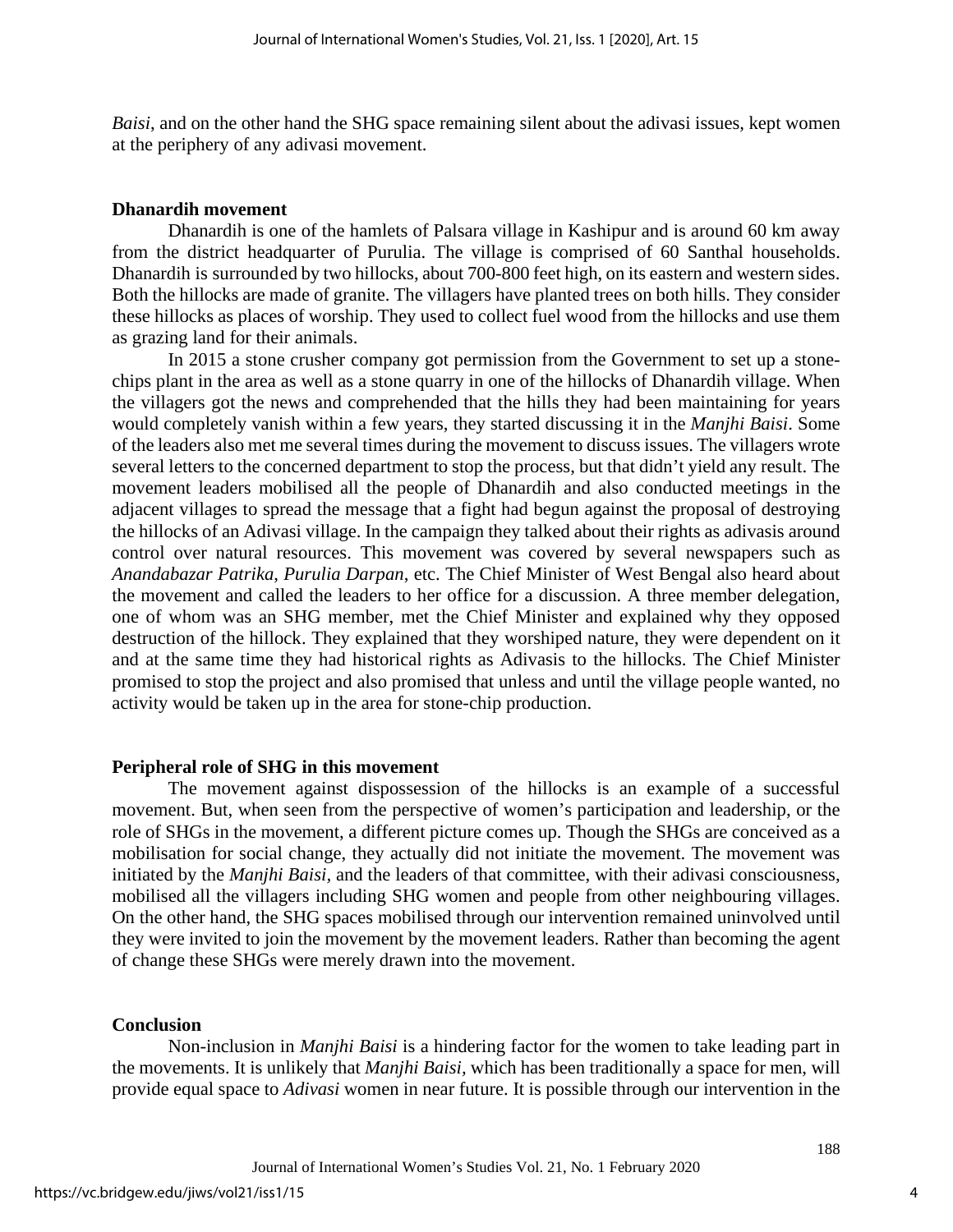SHGs to generate adivasi consciousness among the members of the SHGs. But they cannot fight against dispossession alone. They must have the support of male allies and leaders. Working with men, thus, become imperative to set the stage for generational change. This will change the culture of other male dominated committees. Women and men together can, then, launch movement against dispossession. This will change the gender equation in Adivasi society.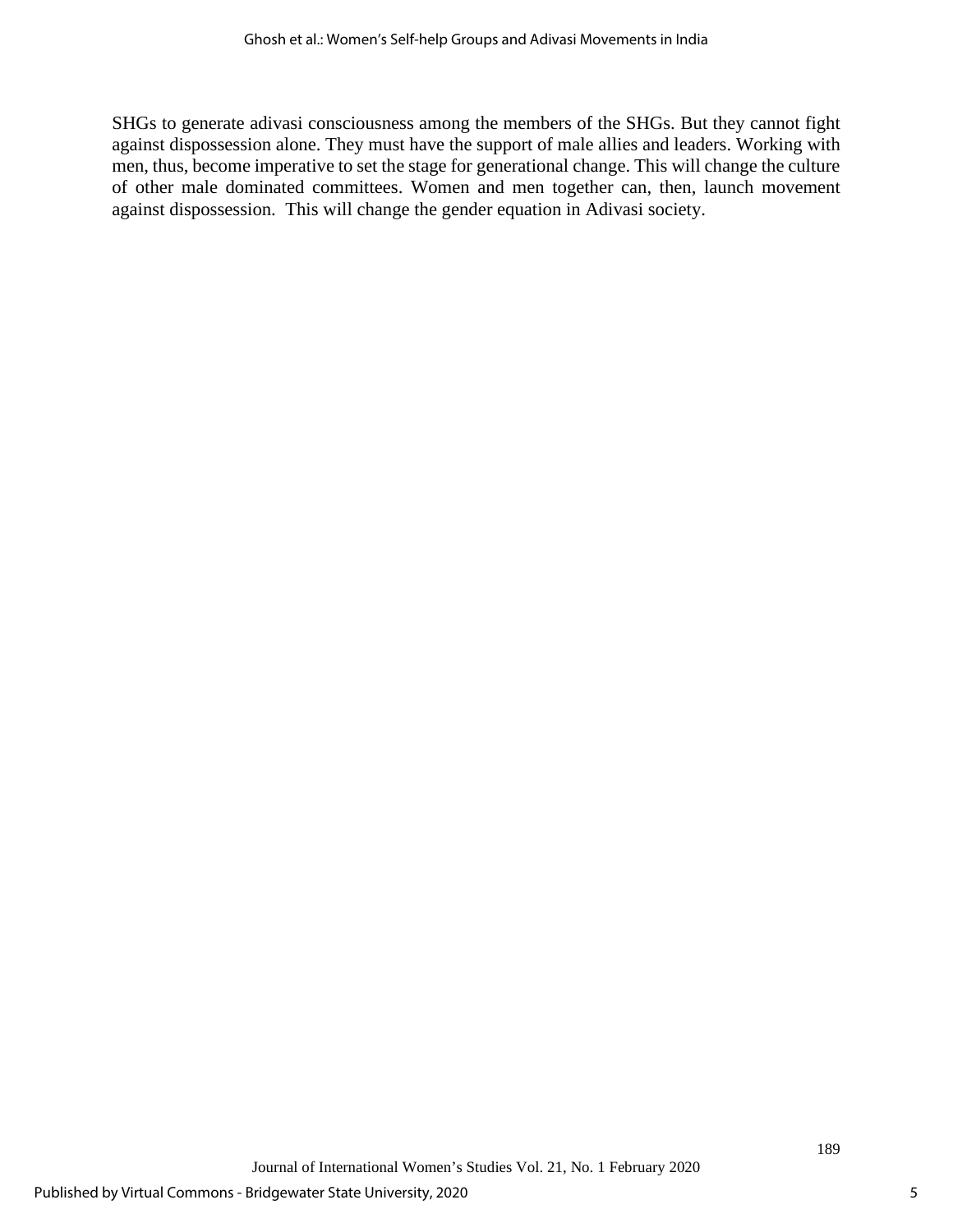#### **Recommendations**

Agencies, working with adivasi women to help them come forward and take space in the society as equals, have to work around generating adivasi consciousness among them. It is also important to work with men around gender for changing the culture of the male dominated committeesin the village and to involve women in those committees. Further, the leaders of adivasi movement can be linked to the national and global indigenous peoples' movement to harness the national and transnational power.